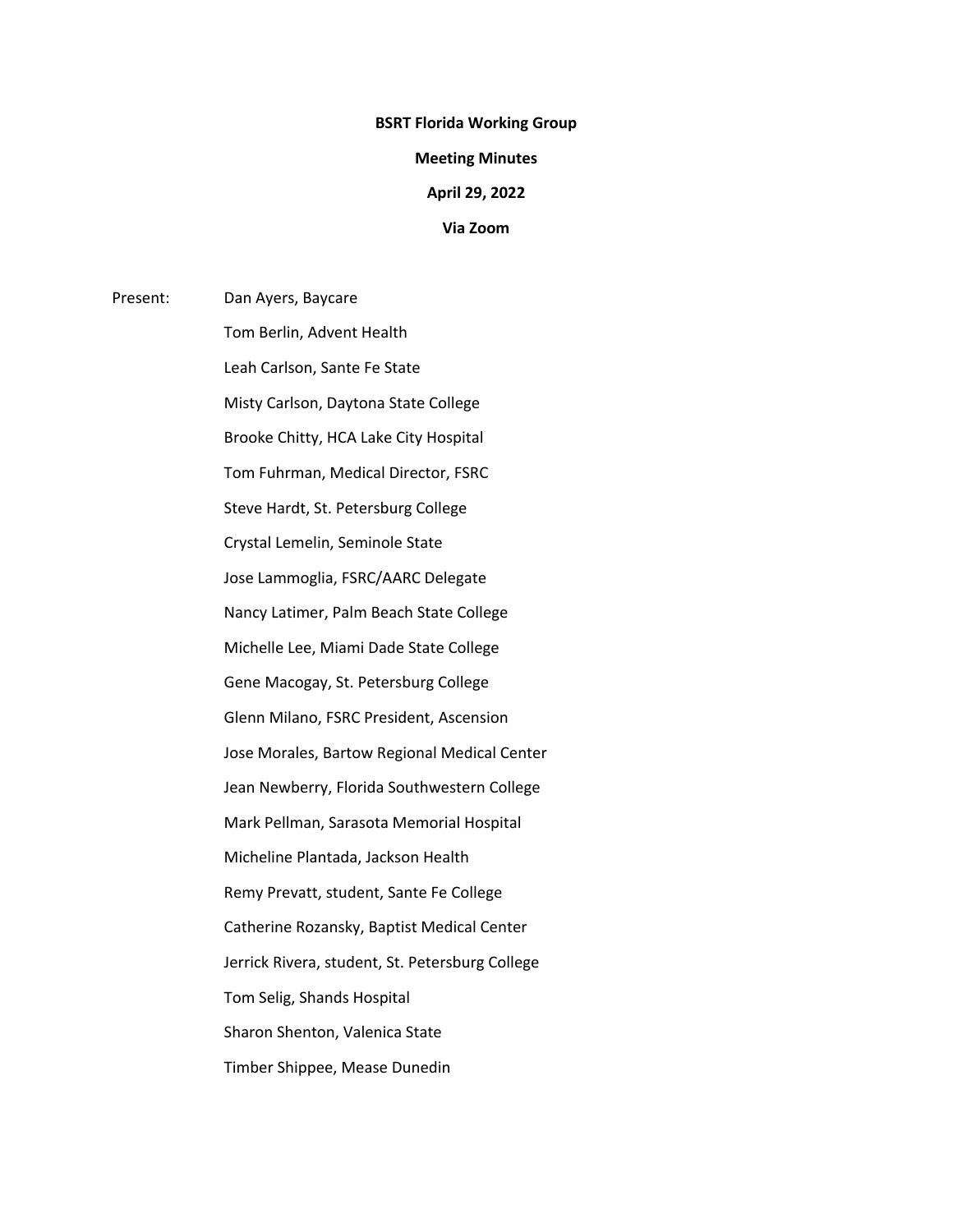The meeting was called to order via Zoom at approximately 1 PM.

# **Steve Hardt reviewed a brief PowerPoint and**:

- 1. Thanked everyone for their attendance
- 2. Mentioned that transparency is a core goal of the working group. Therefore, the meeting will be recorded and made public via several social media pages and websites. In addition, the Florida Society of Respiratory Care (FSRC) has provided a website where all recordings, minutes, and documents can be accessed by any interested party
- 3. Introduced everyone at the meeting
- 4. Discussed that the meeting would be limited to one hour to make for more manageable recordings, minutes, and improved productivity
- 5. Asked all speakers to state their names for the recording prior to speaking
- 6. Asked everyone present to work to recruit more bedside clinicians and students for the working group.
- 7. The term grandfathering was explained. The term is used in this context to mean that those who have the credentials required to practice will be continued to allow to practice, even if a new credential becomes required to practice. Employers would reserve the right to require the new credential. It was also mentioned that the new credential would not be awarded to those who hold the old credential.
- 8. Clarified that the degree commonly referred to as the Bachelor of Science in Respiratory Therapy (BSRT) degree is technically the Bachelor of Science in Cardiopulmonary Science (BSCS degree) in Florida. The Florida Department of Education (FDOE) CIP code for the degree is 51.0908
- 9. Thanked the FSRC for their support of this working group.
- 10. The American Association of Respiratory Care (AARC) and Coalition for Baccalaureate and Graduate Respiratory Therapy Education (CoBGRTE) have been updated on the group's efforts.

# **Open discussion ensued and the following topics were discussed:**

The three main options discussed at the previous meeting were briefly reviewed. These options are:

- 1. **A market driven option**, where market driven forces would be used to encourage therapists to obtain their baccalaureate. This would involve given a preference in hiring to those who hold the BSRT credential and providing financial incentives for clinicians to earn the BSRT.
- 2. **Tiered licensure**, where an additional level of licensure would be created in Florida for those who have earned a BSRT degree. Under this proposal, there would be three levels of licensure for RRTs in Florida: A Certified Respiratory Therapist (CRT), an Associate of Science RT (ASRRT) and a Bachelor of Science RT (BSRRT). At the time the third level of licensure (BSRRT) is proposed, it may also be recommended that the state sunset **new** CRT licensure, as several other states have done. The FSRC has previously issued a white paper on sunsetting **new** CRT licensure. Under this proposal, all current CRTs would be "grandfathered", and allowed to continue to practice if they maintain active licensure, but no new CRT licensures would be issued. Those who currently hold a CRT license would not be issued an RRT license but would be allowed to continue to practice under their existing CRT licenses.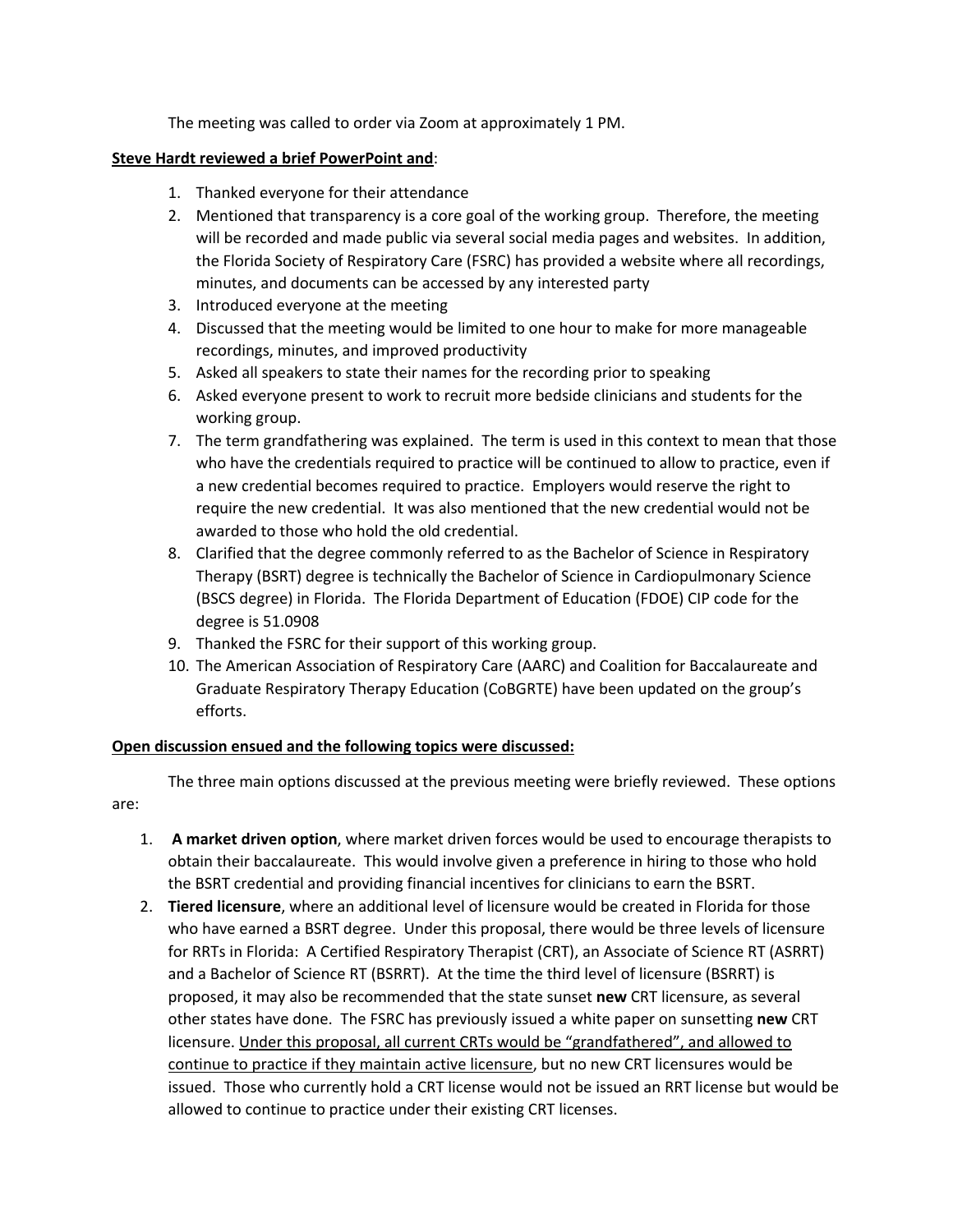3. **The BSRT as the entry level for licensure.** Under this proposal, graduates would not be eligible to obtain licensure until they have earned their BSRT degree. Under this proposal, all current RRTs (ASRRTs) would be "grandfathered", and allowed to continue to practice if they maintain active licensure.

The market driven option was discussed more specifically. This option was compared to how market driven forces moved the profession to the RRT by employer's hiring only RRTs and using career ladders and higher salary scales were used to incentivize the RRT.

Several managers mentioned that their systems pay a higher rate and/or differential for BSRTs, although it may not be substantial at this time. Some systems hire BSRTs at a higher rate and position on the clinical latter. Job descriptions for promotion may also require a minimum of the baccalaureate.

The job description for ASRT and BSRT are currently the same in some systems. Some systems are moving to change this.

The perception of their being a "catch 22" that may have existed between educators and clinical affiliates where programs were reluctant to produce more BSRT programs until there was a pay incentive for the baccalaureate. It was discussed that programs may have been reluctant to offer BSRT programs due to the loss of grant funding or difficulties in doing so. Some programs mentioned that the state department of education and college administrators ask about pay incentives and opportunities for advancement when considering or authorizing new BSRT programs

There was considerable discussion on the issue that has arisen with the College of American Pathologists (CAP) and or Clinical Laboratory Improvement Amendments (CLIA) requiring a baccalaureate in sciences with a substantial number of science credits for those who manage blood gas labs. Advanced Technical Certificates may be used to help bridge the gap for those clinicians who hold a Baccalaureate without enough science credits or hold a baccalaureate in a field other than respiratory care. Increasingly, the BSRT may be needed to meeting credentialing requirements for blood gas labs. Because of this, it was strongly recommended that only BSRT degrees be considered for those who meet the requirements for tiered licensure. The inability for departments to find individuals who meet the CAP/CLIA requires would have a profound financial impact on hospitals. These requirements seem to be getting more strict

The requirements for CAP for lab accreditation may be beyond the scope of the BSRT, because of the large number of science credits required. Advanced Technical Certificates (ATCs) could be used to meet that gap. ATCs could also be used to assist those clinicians who hold baccalaureate in disciplines other than respiratory care. There was considerable discussion on the nature and role of ACTs

The role of the state university systems was also discussed. The RT profession in Florida should continue to encourage state universities to become involved in respiratory baccalaureate education. It was noted that there are currently enough BSRT programs in the state to meet current needs.

There was discussion regarding which facilities would be willing or able to hire only BSRT at this time. The current drastic shortage of clinicians may make in unrealistic for facilities to hire only BSRTs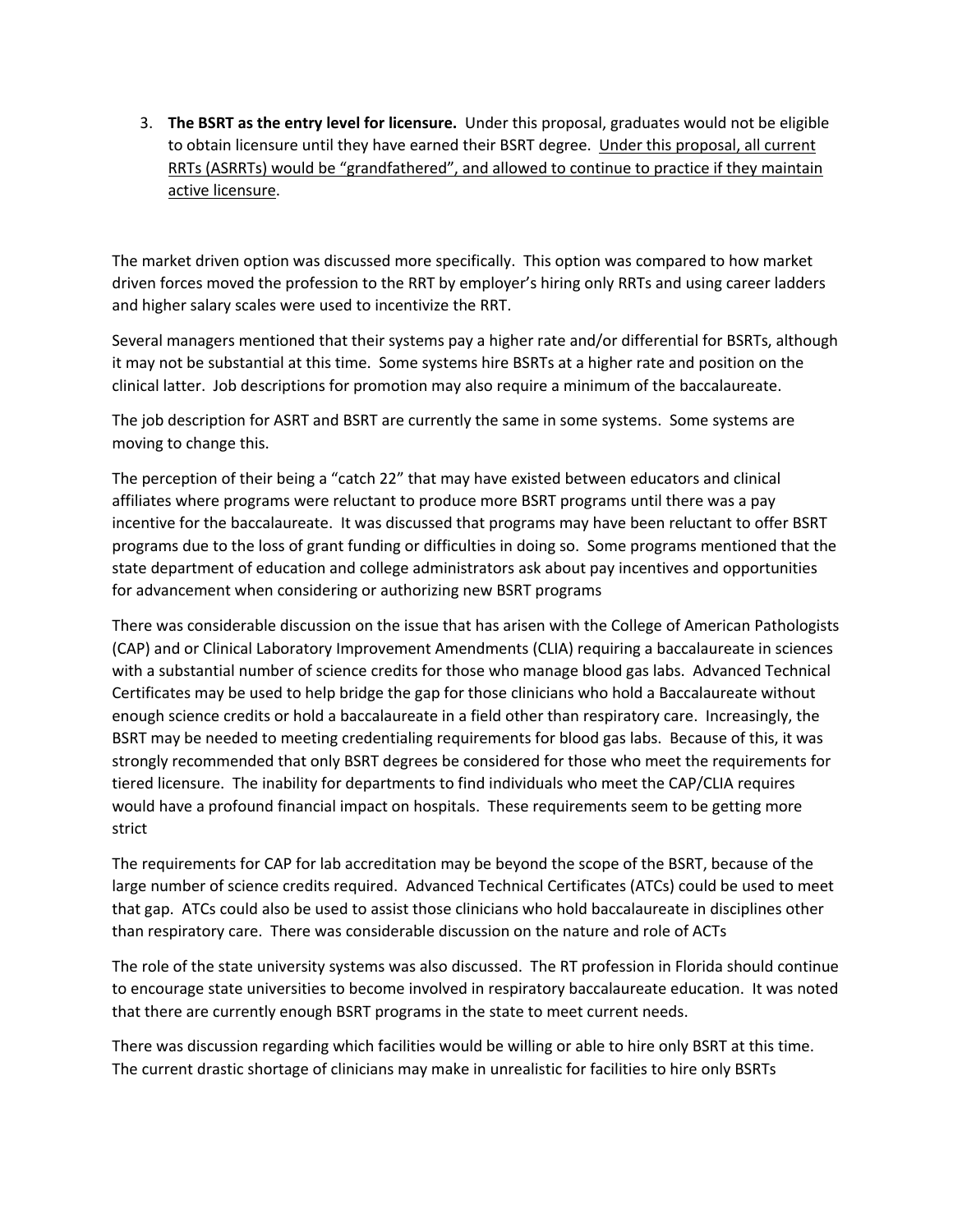The importance of encouraging, and providing incentives for therapists to get their baccalaureate was also reviewed

| BSRT Working Group Proposal vs. Needs Spreadsheet |  |  |          |                        |  |    |                         |    |                            |  |
|---------------------------------------------------|--|--|----------|------------------------|--|----|-------------------------|----|----------------------------|--|
|                                                   |  |  |          |                        |  |    |                         |    |                            |  |
| Needs                                             |  |  | Proposal |                        |  |    |                         |    |                            |  |
|                                                   |  |  |          |                        |  |    |                         |    |                            |  |
|                                                   |  |  |          | Market Driven approach |  |    | <b>Tiered Licensure</b> |    | <b>BSRT</b> as entry level |  |
|                                                   |  |  |          |                        |  |    |                         |    |                            |  |
| No decrease in number                             |  |  |          | Yes                    |  |    | Yes                     |    | No                         |  |
| of available practicioners                        |  |  |          |                        |  |    |                         |    |                            |  |
|                                                   |  |  |          |                        |  |    |                         |    |                            |  |
| <b>Maintains Perkins Funding</b>                  |  |  |          | <b>Yes</b>             |  |    | Yes                     |    | No                         |  |
|                                                   |  |  |          |                        |  |    |                         |    |                            |  |
| Avoids changes to practice act                    |  |  | Yes      |                        |  | No |                         | No |                            |  |
|                                                   |  |  |          |                        |  |    |                         |    |                            |  |
| Protects existing AS RT programs                  |  |  |          | Yes                    |  |    | Yes                     |    | No                         |  |
|                                                   |  |  |          |                        |  |    |                         |    |                            |  |
|                                                   |  |  |          |                        |  |    |                         |    |                            |  |
|                                                   |  |  |          |                        |  |    |                         |    |                            |  |

The spreadsheet below was presented and discussed.

Perkins funding was briefly discussed. Perkins funds are grant funds used by AS level RT programs to fund large purchases, such as ventilators, for their labs

A concern was discussed that if the BSRT becomes the entry level, state colleges would no longer be able to offer the programs. It is known that the state is not allowing AS RT programs to convert to BSRT only programs. It is possible that if the BSRT becomes the entry level, issues with competition with universities may become an issue.

The group was advised that the state is currently not allowing AS RT educational programs to convert to a BSRT only degree. The Florida Department of Education (FDOE) is allowing AS RT educational programs to add the BSRT, but they cannot convert to a BSRT only program at this time. If the profession goes to the BSRT as entry level, the FDOE would have to allow AS level programs to convert to BSRT level programs.

The term ASRT is copyrighted, so the AS level RTs would have to be referred to ASRRTs

The possibility of using consortiums between schools to make the BSRT more readily available was discussed

It may be necessary to resolve the issue with the RRT as entry level for licensure, which involves sunsetting **new** CRT licensure. The FSRC has previously issued a white paper on sunsetting new CRT licensure. Under this proposal, all current CRTs would be "grandfathered", and allowed to continue to practice if they maintain active licensure, but no new CRT licenses would be issued. Those who currently hold a CRT license would not be issued an RRT license, but would be allowed to continue to practice under their existing CRT licenses